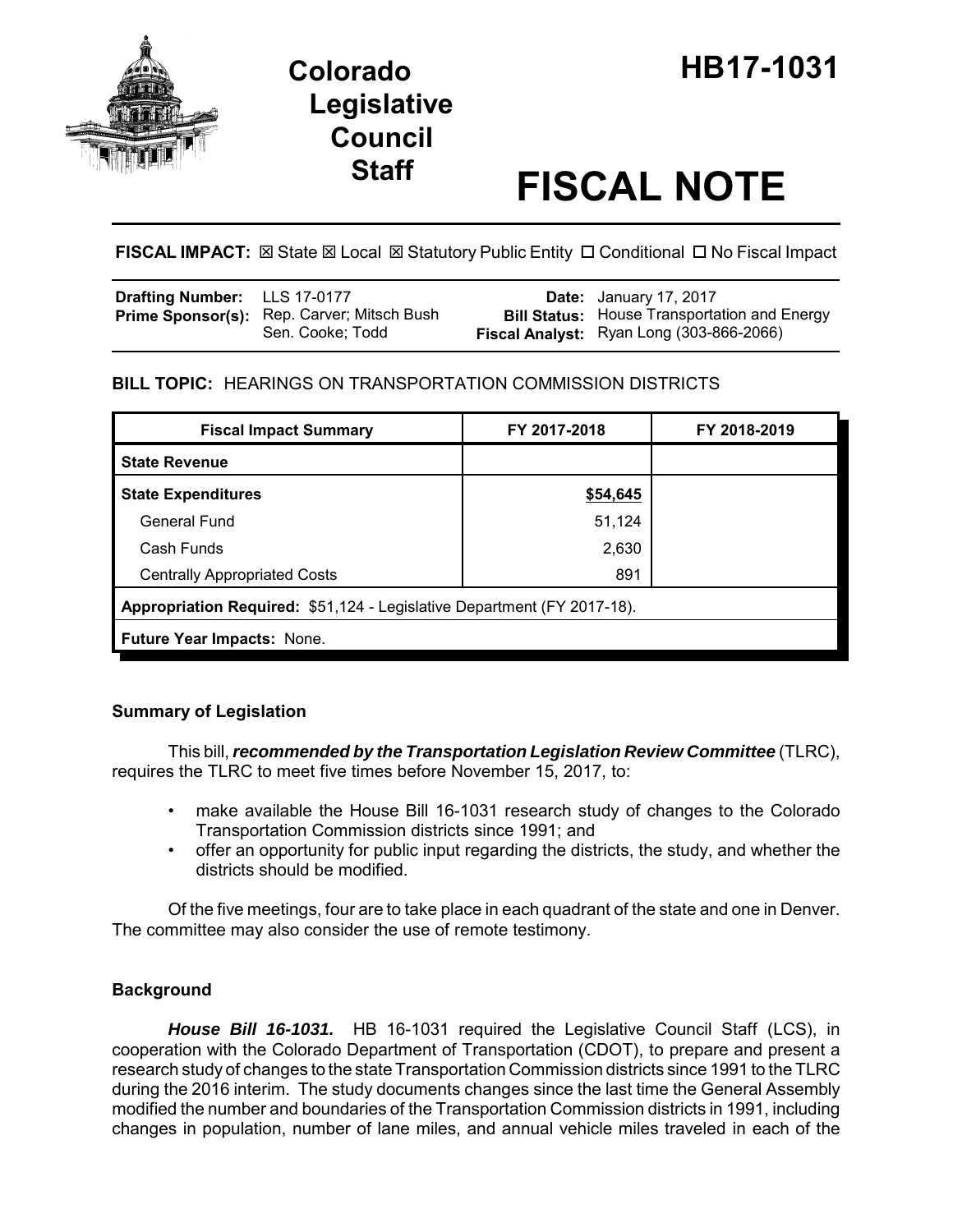Page 2

commission districts. The study also takes into account existing county and municipal boundaries, regional transportation authorities, the Regional Transportation District, and transportation planning regions. The HB 16-1031 study is available under the Publications tab at leg.colorado.gov.

*Transportation Commission.* The Transportation Commission consists of 11 commissioners, appointed by the Governor and confirmed by the Senate, each representing a corresponding district whose boundaries are defined by statute. The districts that commission members represent have been expanded and redrawn several times over the 102 years the commission has existed. The 11 current districts were established in 1991 and are illustrated in Figure 1.



**Figure 1 Current Transportation Commission Districts**

Source: Colorado Department of Transportation

The Transportation Commission is generally responsible for:

- formulating general policy related to the management, construction, and maintenance of highways and other transportation systems;
- prescribing administrative practices for CDOT;
- making all orders, rules, and regulations necessary to carry out transportation programs;
- adopting budgets and programs; and
- making recommendations to CDOT, the Governor, and the General Assembly.

Commission members must reside in the districts they represent, and serve terms of four years. The commission must meet at least eight times per year, and the Governor, the commission chair, the Colorado Department of Transportation (CDOT) executive director, and a majority of the commission's members may call special meetings. Commission members receive \$75 per meeting, along with expenses.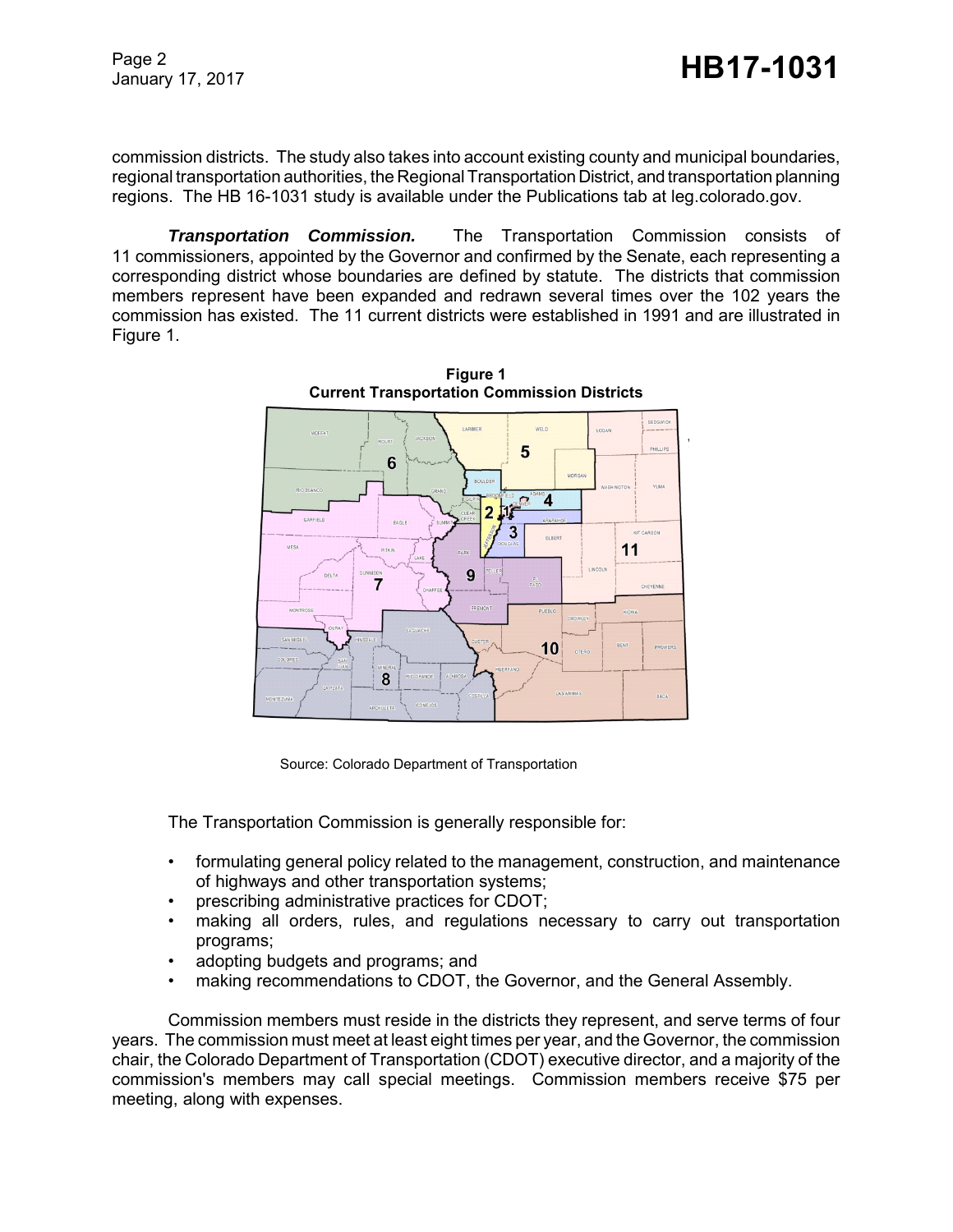#### **State Expenditures**

**The bill increases expenditures in the Legislative Department by \$54,645 in FY 2017-18 only**. These costs are listed in Table 1 below. The costs estimated in this fiscal note could decrease if the TLRC opts to use remote testimony in lieu of field hearings to satisfy its hearing requirements under the bill.

*Assumptions.* This fiscal note assumes that five public hearings will be held, one in each quadrant of the state and one in Denver, between July 1 and November 15, 2017.

| Table 1. Expenditures Under HB17-1031 |            |  |  |  |
|---------------------------------------|------------|--|--|--|
| <b>Cost Components</b>                | FY 2017-18 |  |  |  |
| Legislator per diem and travel        | \$41,364   |  |  |  |
| Staff travel                          | 6,560      |  |  |  |
| Van and meeting room rental           | 3,200      |  |  |  |
| CDOT staff per diem and travel        | 2,630      |  |  |  |
| Centrally appropriated costs*         | 891        |  |  |  |
| TOTAL                                 | \$54.645   |  |  |  |

 \* *Centrally appropriated costs are not included in the bill's appropriation.*

*Legislator per diem and travel costs.* Each of the TLRC's 18 legislators in attendance will receive per diem, at a rate of \$110, for each of the five meeting days under the bill (per diem is not granted for travel days). Travel costs are estimated at \$205 per travel day, or \$410 per trip, for the hearings in the four quadrants of the state, and include lodging, meals, and mileage. Legislators will require mileage reimbursement for the Denver meeting at an average rate of \$108 per legislator.

**Staff travel.** Four staff members — three from LCS and one from the Office of Legislative Legal Services (OLLS) — will accompany the TLRC to each hearing. Staff travel costs are also \$205 per day, or \$410 for trip, for four trips. Workload will also increase in LCS and OLLS for those staff involved with the TLRC. These workload impacts can be addressed within the existing appropriations of these agencies.

*Van and meeting room rental.* Van and meeting room rental costs will occur when the TLRC travels to the four quadrants of the state. Van rental is estimated at \$600 per two-day trip, or \$2,400 total for four trips. Meeting room rental is estimated at \$200 per hearing, or \$800 total for four hearings.

*Department of Transportation.* Costs will increase in CDOT to send four representatives, two from each region where the hearing is held and two from headquarters, to each of the five meetings. These costs are estimated at \$2,630 and include per diem, mileage or gas reimbursements, and hotel accommodations for the Denver representatives. These costs will be allocated from the existing Transportation Commission budget and paid for out of CDOT's continuously appropriated cash fund, the State Highway Fund.